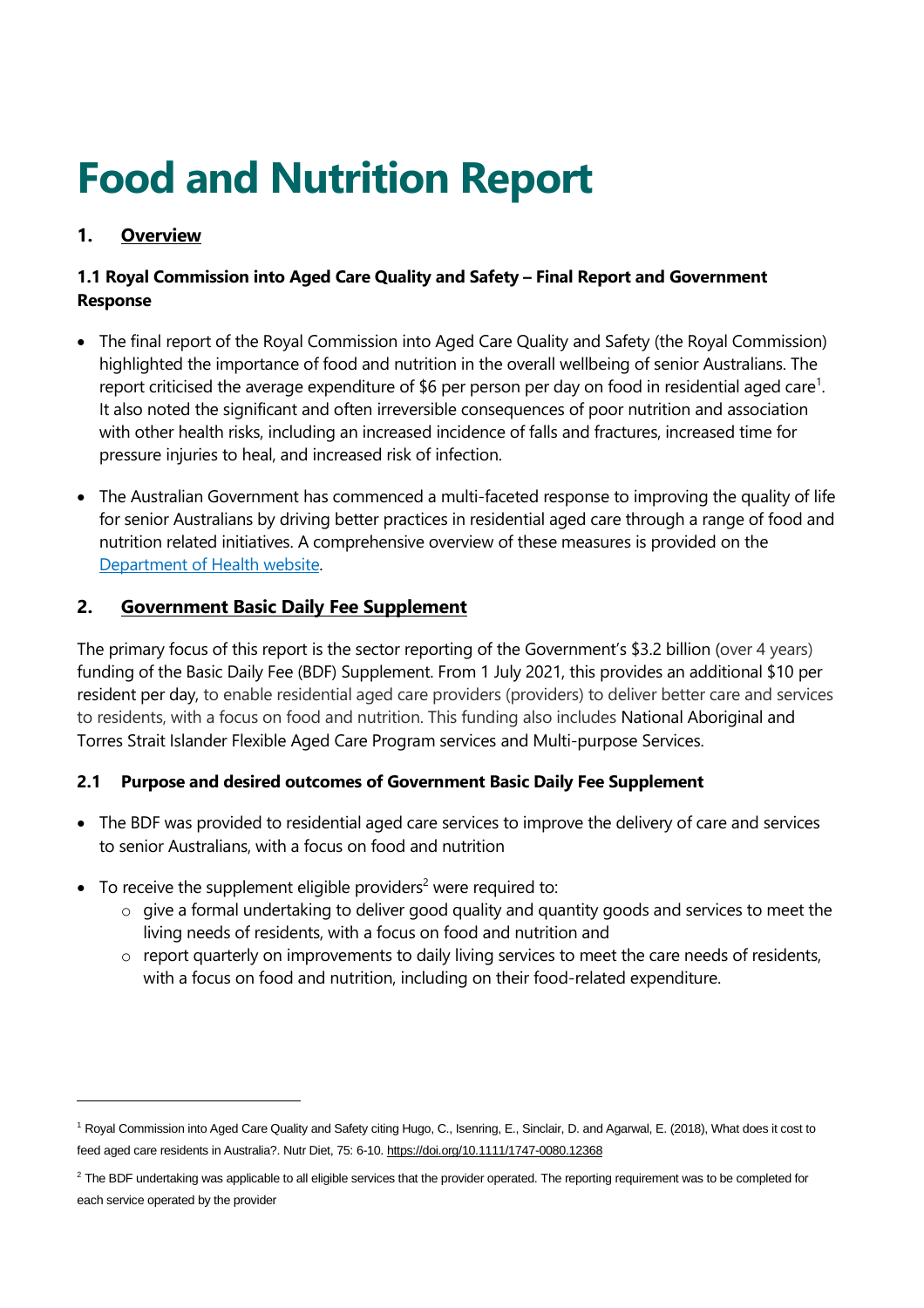- If an eligible service did not provide an undertaking or failed to submit their food and nutrition report by the advised deadline, payments were ceased until the undertaking was received and report submitted to the Department. No back-payments for the period of non-reporting were provided.
- Residential aged care providers, irrespective of receiving the BDF supplement, are required to:
	- o comply with the Aged Care Quality Standards including providing varied meals of suitable quality and quantity to ensure consumers have enough nutrition and good health and reduce the risks of malnutrition and dehydration and
	- o collect quarterly data on crucial areas of care, where food and nutrition can also have a direct impact, including unplanned weight loss and report these through the National Aged Care Mandatory Quality Indicator Program (QI Program).
- The supplement was designed to be flexible. Providers can spend these additional funds on any improvements for senior Australians, not just food and nutrition. The funds could also be used to increase staffing. However, the new reporting requirements made food and nutrition a particular focus.

#### **2.2 Key metrics**

- **878 providers signed up with over 2,600 services to receive the additional \$10 per person per day**. Each service operated by the provider was required to submit the Food and Nutrition report. The Department contacted providers to encourage uptake and supported the sector with the Food and Nutrition Reporting by publishing detailed information including explanatory text, conducting webinars, online notices, newsletter articles, and releasing with the active assistance of aged care peak bodies.
- As at the end of 2021, **99% of eligible providers signed the undertaking** and as at that date, those providers had received **\$350 million under the BDF supplement**.
	- o Any eligible provider that did not sign up to the BDF during the undertaking process was approached by the Department to encourage participation and offer support.
	- o One residential care, four Multi-Purpose services and three NATSIFAC program providers are yet to sign up for the BDF undertaking and the services operated by these providers are not receiving the BDF supplement.
- **100% of Food and Nutrition Reports** for the July to September 2021 quarter (Q1) were received by from eligible residential care; Multi-Purpose services and NATSIFAC program services.
- **99.7% of Food and Nutrition Reports** for the October to December 2021 quarter (Q2) were received by the Department as at 6 March 2022.
	- o Any service that did not report on time was approached by the Department to encourage participation and offer support.
	- o Five residential care services and three NATSIFAC Program services are yet to submit their report and are not receiving the BDF supplement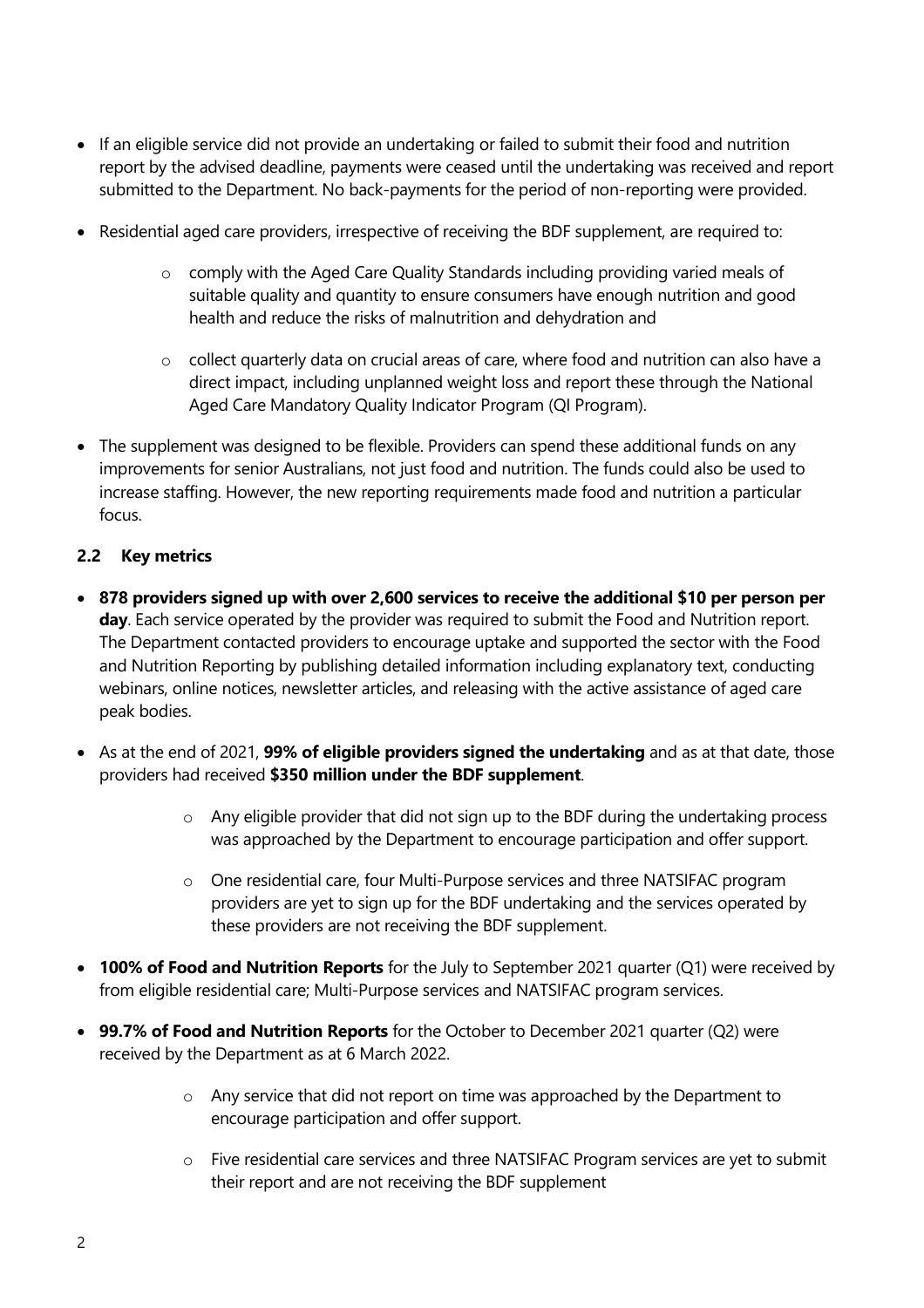#### **2.3 Responses to Food and Nutrition Report questions**

- Each service, operated by the eligible provider, were required to answer up to nine questions in the Food and Nutrition Report using the My Aged Care Provider Portal.
- As this was the first time providers have been asked to gather the information and report on these specific questions, not all providers were expected to be able to report against all questions.
- For this reason, two of the quantitative questions were mandatory and five were discretionary.
- Seven questions were quantitative, and two questions were qualitative.
- The specific questions and the explanatory notes are available on the [Department](https://www.health.gov.au/resources/publications/2021-basic-daily-fee-supplement-reporting-requirements)'s website. Table 1 below provides the percentage of responses<sup>3</sup> reported by residential services against the quantitative questions.

### **Table 1. Service response rate against mandatory and non-mandatory questions, 1 July-31 December 2021**

| <b>Question</b><br>No. | <b>Question Type</b> | <b>Question</b>                                                                                                                                                            | <b>Responses</b><br><b>Received</b> |
|------------------------|----------------------|----------------------------------------------------------------------------------------------------------------------------------------------------------------------------|-------------------------------------|
| Question 1             | Mandatory            | Expenditure on food and ingredients used to<br>prepare meals and snacks on-site                                                                                            | 100% responses                      |
| Question 2             | Mandatory            | Expenditure on pre-prepared and bought-in main<br>meals                                                                                                                    | 100% responses                      |
| Question 3             | Non-Mandatory        | Expenditure on oral nutritional supplements                                                                                                                                | 69% responses                       |
| Question 4             | Non-Mandatory        | Expenditure on oral health living expenses                                                                                                                                 | 51% responses                       |
| Question 5             | Non-Mandatory        | Hours for cooks and chefs                                                                                                                                                  | 67% responses                       |
| Question 6             | Non-Mandatory        | Hours for other food management and/or food<br>service staff                                                                                                               | 71% responses                       |
| Question 7             | Non-Mandatory        | Expenditure on allied health support (such as<br>dietitians, speech pathologists and oral health<br>practitioners) for residents to improve their<br>nutritional wellbeing | 67% responses                       |
| Question 8             | Mandatory            | How do you ensure you are providing an<br>appropriate standard of daily living services?                                                                                   | 100% responses                      |
| Question 9             | Mandatory            | Do you have any plans to review or improve your<br>provision of daily living services?                                                                                     | 100% responses                      |

<sup>&</sup>lt;sup>3</sup> Percentage of responses (does not include "not applicable" responses) for each question are for residential services only and include forms received on My Aged Care Provider Portal and via PDF t[o NutritioninAgedCare@health.gov.au.](mailto:NutritioninAgedCare@health.gov.au)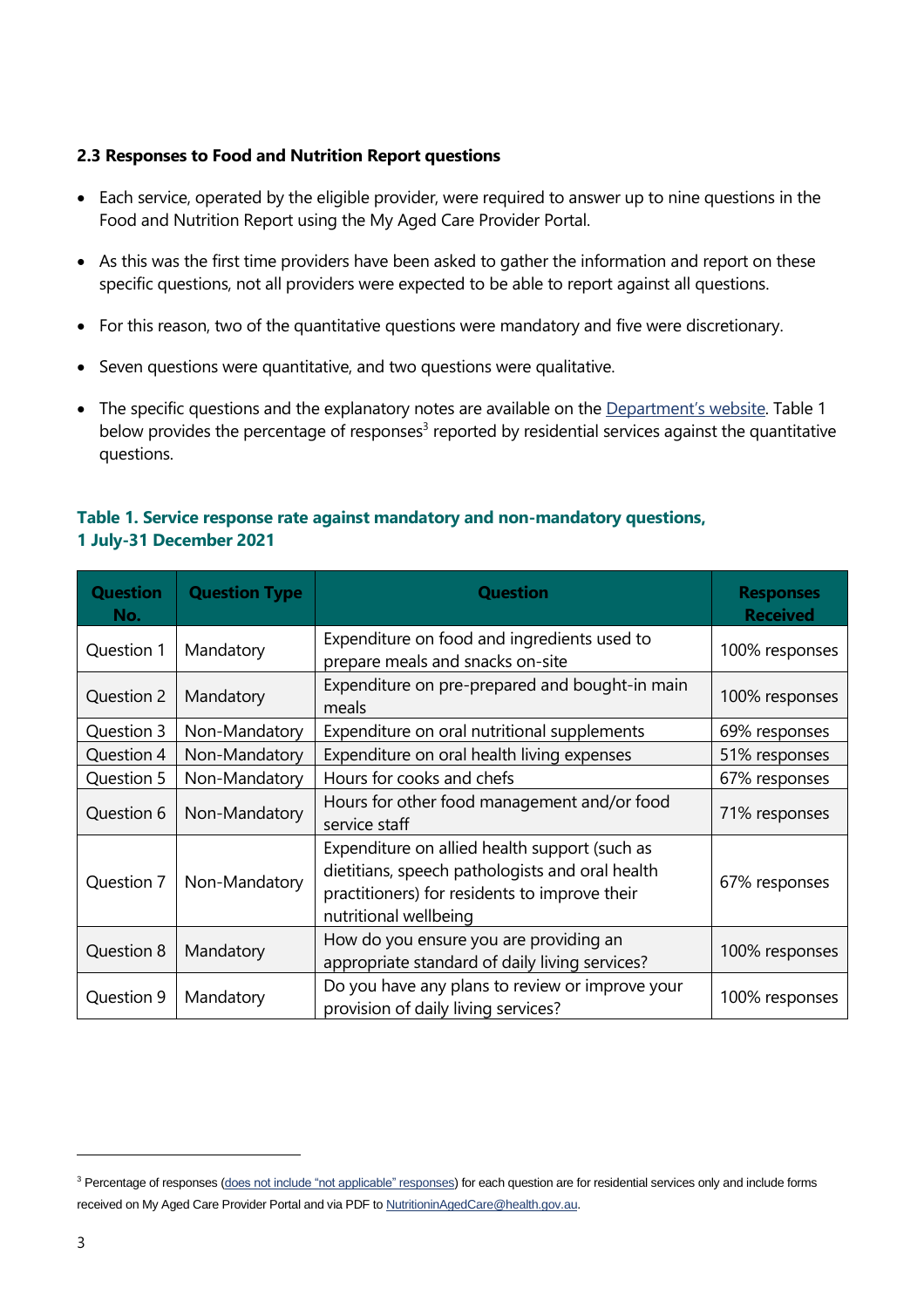#### **2.4 Analysis of sector-provided data in relation to expenditure on food and nutrition**

- This analysis is based on self-reported data by residential services through the My Aged Care Provider Portal<sup>4</sup> and includes forms submitted t[o NutritioninAgedCare@health.gov.au.](mailto:NutritioninAgedCare@health.gov.au)
- Of all services (over 2,600 residential care services) who self-reported the data through My Aged Care the average daily spend was approximately **\$13.94** in Q1 and **\$14.27** in Q2. However, some of this data reported includes labour costs where residential care services were unable to separate these.

The following analysis provides more detail separating these costs.

- **75% of residential services, in the past six months, reported expenditure on food and ingredients used to prepare meals and snacks on-site only**
	- Amongst the 75% of services that reported expenditure on food and ingredients as **on-site only**, the average expenditure was **\$12.25 in Q1** and **\$12.44 in Q2**, as per Table 2 below.
- **Over 2% of residential services, in the past six months, reported expenditure on pre-prepared and bought-in main meals only**
	- Approximately 2 to 3 per cent of services reported expenditure only on contract catering<sup>5</sup> where they were unable to split out labour costs, see Table 2 below.
	- The services providing only contract catering reported their average daily spend as **\$25.15** in Q1 and **\$25.61** in Q2.
- **Over 21% of residential services, in the past six months, reported expenditure as a combination of food and ingredients used to prepare meals and snacks on-site and preprepared meals bought in** 
	- Some of the services were unable to split the costs of labour in their contract catering but were able to provide some information on food and ingredients used to prepare meals and snacks on site; see Table 2 below.
	- Approximately 21% services reported their average daily spend as **\$18.63** in Q1 and **\$19.02** in Q2

<sup>4</sup> Data used for analysis was reported by residential services through the My Aged Care Provider Portal and includes forms submitted via pdf to [NutritioninAgedCare@health.gov.au](mailto:NutritioninAgedCare@health.gov.au) as at 4 March 2022. To determine percentage reported and spend per resident, data was sourced from NAPS Occupancy Report as at 22 February 2022. Services without occupancy information are excluded (i.e. new services, closed services, or one facility having multiple NAPS IDs).

<sup>&</sup>lt;sup>5</sup> Contract catering is defined as food which is prepared as part of a contract arrangement between the aged care service and the approved food provider (either on- or off-site).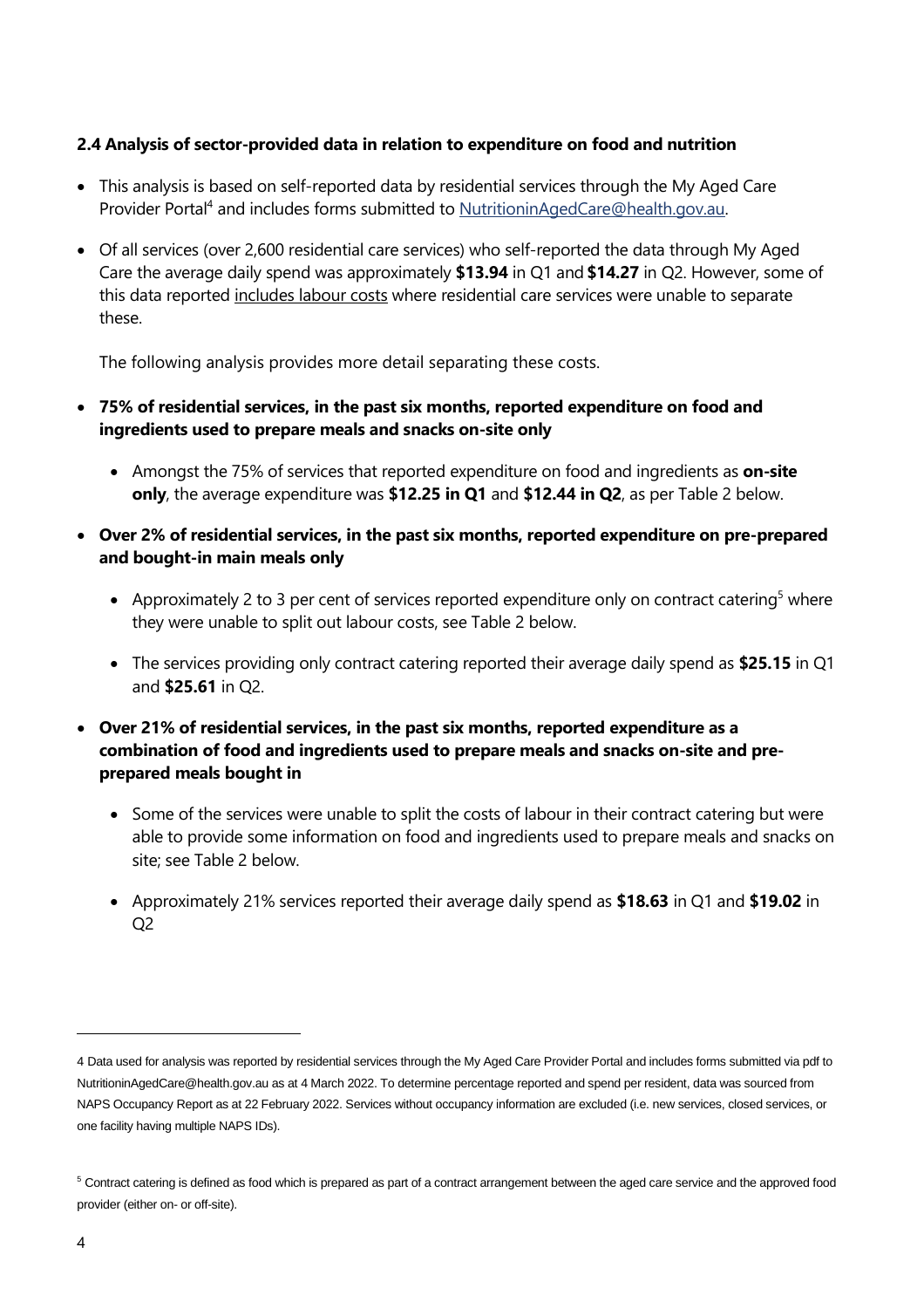|                                                   | <b>Food and ingredient</b><br>expenditure<br>(Question 1) |            | <b>Expenditure on pre-</b><br>prepared and bought-<br>in main meals<br>(Question 2) |            | <b>Expenditure both on-</b><br>site and bought-in<br>(Question 1 +<br><b>Question 2)</b> |            |
|---------------------------------------------------|-----------------------------------------------------------|------------|-------------------------------------------------------------------------------------|------------|------------------------------------------------------------------------------------------|------------|
|                                                   | Quarter 1                                                 | Quarter 2  | Quarter 1                                                                           | Quarter 2  | Quarter 1                                                                                | Quarter 2  |
| <b>Reporting Period</b>                           | (Jul - Sep                                                | (Oct - Dec | (Jul - Sep                                                                          | (Oct - Dec | (Jul - Sep                                                                               | (Oct - Dec |
|                                                   | 2021                                                      | 2021       | 2021)                                                                               | 2021       | 2021                                                                                     | 2021       |
| Number of services<br>responding                  | 2,035                                                     | 1,978      | 77                                                                                  | 65         | 551                                                                                      | 608        |
| Share of total residential<br>services responding | 76.2%                                                     | 74.2%      | 2.9%                                                                                | 2.4%       | 20.6%                                                                                    | 22.8%      |
| Average daily spend per<br>resident               | \$12.25                                                   | \$12.44    | \$25.15                                                                             | \$25.61    | \$18.63                                                                                  | \$19.02    |

#### **Table 2. Average expenditure to support improved food and nutrition**

#### **2.5 Number of services spending more than \$10 per day**

- **67% of residential services**, in the past six months, reported an average daily spend on food and ingredients of more than \$10 per day.
- **Less than 2% of residential services,** in the past six months, reported an average daily spend less than \$6 per day
- Services spending less than \$10 per day have been referred to the Aged Care Quality and Safety Commission (the Commission) to consider as part of its broader regulatory intelligence which is used to inform its ongoing sector monitoring.

#### **2.6 Other insights**

• Table 3 below provides the average spend per resident per day on other expenditure by services to support improved food and nutrition in residents.

#### **Table 3. Average expenditure on other items to support improved food and nutrition**

| Other expenditure to support improved<br>food and nutrition                                                                                                                | Average spend per resident per day   |                                      |  |  |
|----------------------------------------------------------------------------------------------------------------------------------------------------------------------------|--------------------------------------|--------------------------------------|--|--|
|                                                                                                                                                                            | <b>Quarter 1</b><br>(Jul - Sep 2021) | <b>Quarter 2</b><br>(Oct - Dec 2021) |  |  |
| Expenditure on oral nutritional supplements                                                                                                                                | \$0.76                               | \$0.71                               |  |  |
| Expenditure on oral health living expenses                                                                                                                                 | \$0.07                               | \$0.09                               |  |  |
| Expenditure on allied health support (such as<br>dietitians, speech pathologists and oral health<br>practitioners) for residents to improve their<br>nutritional wellbeing | \$1.12                               | \$1.18                               |  |  |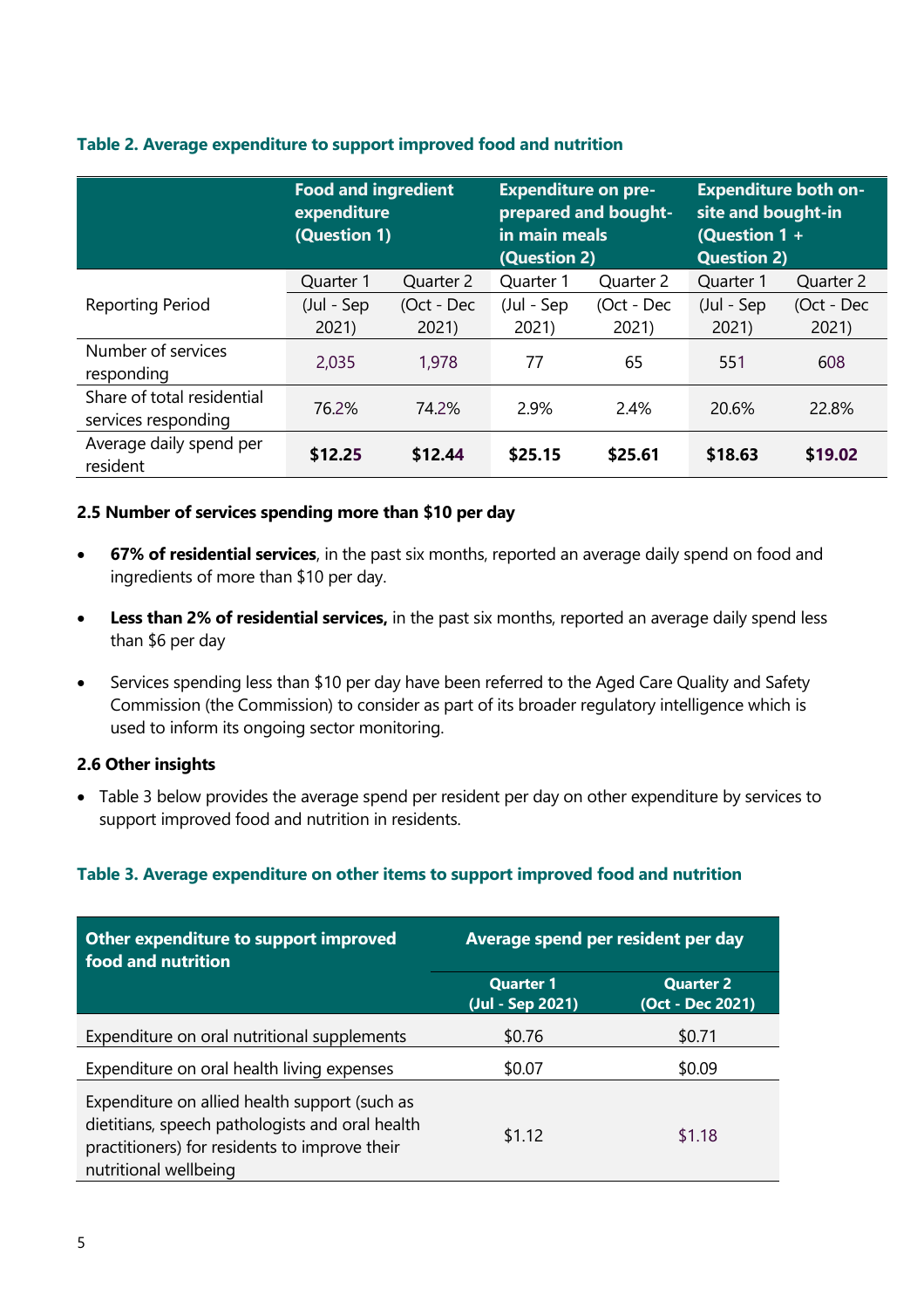# **3. Creative and innovative services reported**

- The Food and Nutrition Reporting has surfaced innovative and creative practices being implemented by residential aged care services in the food, nutrition, and dining experience space.
- Some services are already driving best practice and going above and beyond the standard in delivering quality food, nutrition, and dining experiences to residents in residential aged care. Through the Food and Nutrition Reporting requirements, these services took the opportunity to highlight the inventive nature of their service, displaying their commitment to improving the nutritional outcomes of senior Australians.
- Highlights include:
	- **Kitchen Gardens** built in consultation with residents and aimed at engaging all residents irrespective of their cognitive and physical abilities, the kitchen garden showcases the process of growing, harvesting, and preparing fresh produce for use in on-site kitchens for all to enjoy.
	- **Supporting senior Australians with dementia** by using:
		- **red crockery and contrasting placements** allowing diners to easily identify items for use
		- **meal cards with images** for resident to independently select their meal choice and
		- the introduction of a "**Wanderfull Menu**" to provide calorie and protein rich finger foods "on the run" to further support residents who are known to pace the corridor and who present challenges with eating meals at designated mealtimes.
	- **Improving consumer engagement** with technology by assisting senior Australians to select their daily meal choices and size using tablets closer to meal delivery.
	- **Taste testing** before each new menu is released, residents can participate in a **"Chefs Table"** where menu items are prepared and taste-tested for approval by residents before inclusion in the menu.
	- **"Community Street Project"** an immersive experience where residents experience the replication of a street scape with pop up shops and cafés.

# **4. Next Steps**

In addition to publishing this data, the Department has provided service level data to the Commission to consider as part of its broader regulatory intelligence used to inform its ongoing sector monitoring. This includes providing data for matching the services reporting expenditure of \$10 or less against complaints received relating to food and nutrition, and assessment against the aged care standards at specific residential aged care services.